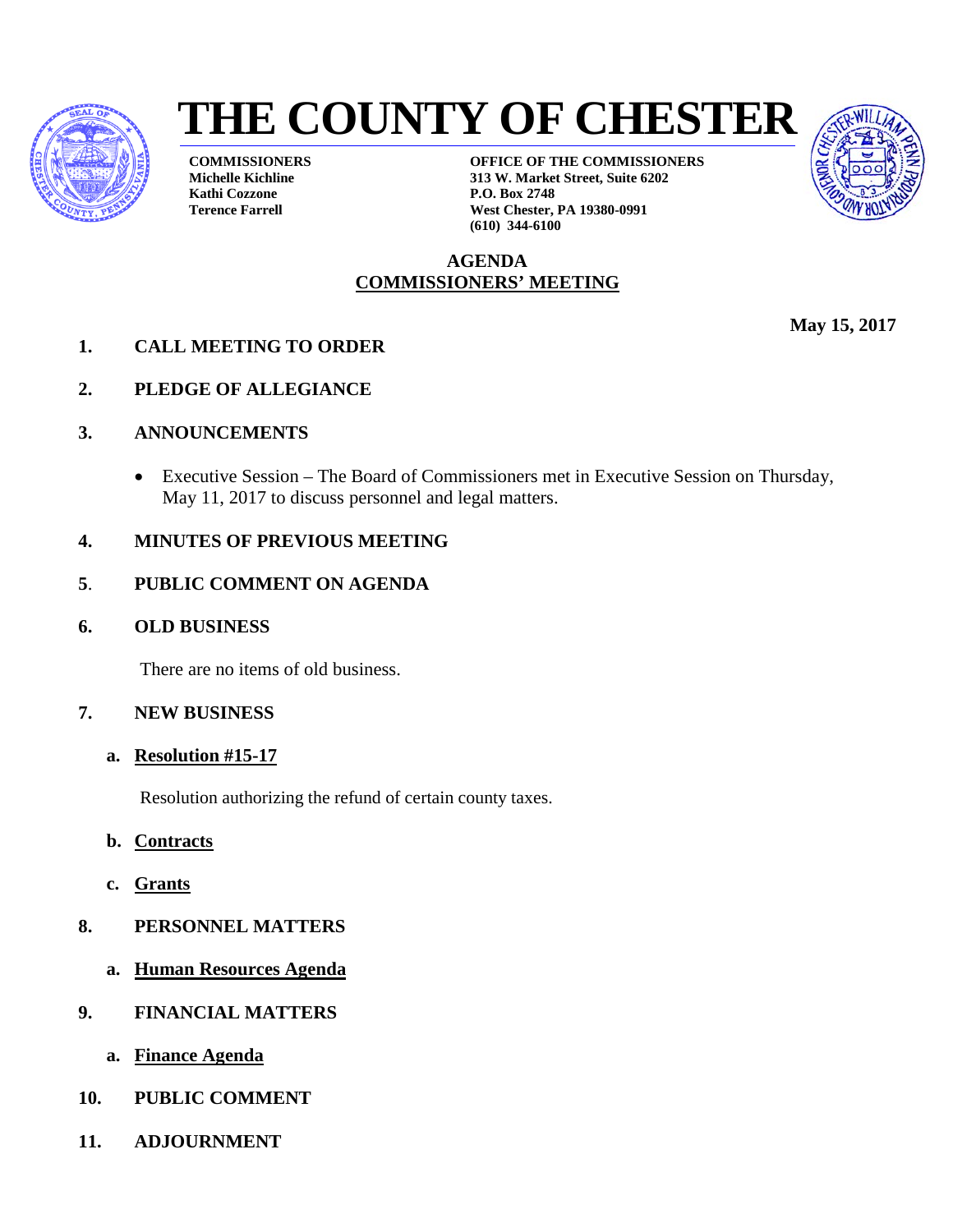

# **THE COUNTY OF CHESTER**

**COMMISSIONERS Michelle Kichline Kathi Cozzone Terence Farrell**

**OFFICE OF THE COMMISSIONERS 313 W. Market Street, Suite 6202 P.O. Box 2748 West Chester, PA 19380-0991 (610) 344-6100**



**May 4, 2017** 

# **COMMISSIONERS' MEETING MINUTES**

**1. CALL MEETING TO ORDER CALL TO** The public meeting of the Chester County Board of Commissioners was called to **ORDER** order at 10:01 a.m. on May 4, 2017 in the Commissioners' Boardroom by Chairman of the Board of Commissioners Michelle Kichline. Commissioner Kathi Cozzone and Commissioner Terence Farrell were also present. **2. PLEDGE OF ALLEGIANCE PLEDGE OF** Chairman Kichline asked Sarah Clark Stuart, Executive Director of the Bicycle Coalition of **ALLEGIANCE** Greater Philadelphia, to lead the Pledge. **3. ANNOUNCEMENTS ANNOUNCEMENTS** Chairman Kichline announced that the Board of Commissioners met in Executive Session on Tuesday, May 2, 2017 to discuss personnel and legal matters. **4. MINUTES OF PREVIOUS MEETINGS MINUTES**  Following a Motion made by Commissioner Cozzone, which was Seconded by **APPROVED** Commissioner Farrell, the Board unanimously voted to accept the minutes from the April 6, 2017 Commissioners' meeting. . **5**. **PUBLIC COMMENT ON AGENDA PUBLIC** Sarah Clark Stuart from the Bicycle Coalition of Greater Philadelphia thanked the **COMMENT** Commissioners for their consideration of Resolution 14-17 endorsing the completion of the Circuit Trails. **6. OLD BUSINESS –** There were no items of old business. **OLD BUSINESS 7. NEW BUSINESS NEW BUSINESS a. Resolution 14-17 Resolution 14-17** Following a Motion made by Commissioner Farrell, which was Seconded by Commissioner Cozzone, the Board of Commissioners unanimously approved a resolution endorsing the Completion of the Circuit Trails. **b. Authorization to Bid Authorization to Bid** Following a Motion made by Commissioner Cozzone, which was Seconded by Commissioner Farrell, the Board of Commissioners unanimously gave authorization to bid the following: • **Replacement of County Bridge #289 c. Contracts Contracts** Commissioner Cozzone made a Motion, which was Seconded by Commissioner Farrell, to approve the Contracts Agenda. The Board voted unanimously to approve the Contracts Agenda.

**d. Grants Grants**

Commissioner Farrell made a Motion, which was Seconded by Commissioner Cozzone, to approve the Grants Agenda. The Board voted unanimously to approve the Grants Agenda.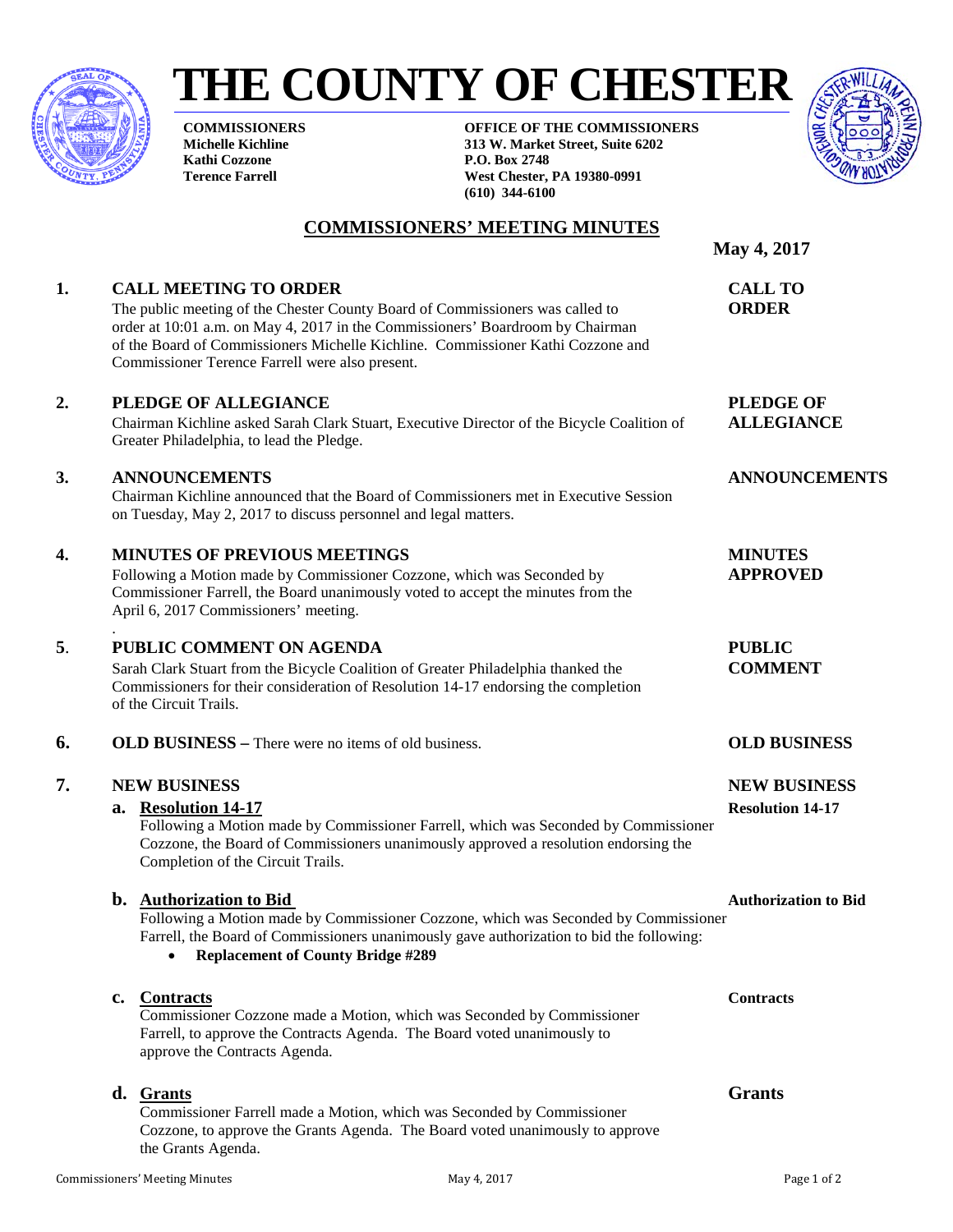## **8. PERSONNEL MATTERS PERSONNEL Human Resources Agenda**

Commissioner Cozzone made a Motion to approve the Human Resources Agenda. Following a Second of the Motion by Commissioner Farrell, the Board voted unanimously to approve the Human Resources Agenda.

## **9. FINANCIAL MATTERS FINANCE Finance Agenda**

Commissioner Farrell made a Motion to approve the Finance Agenda. Following a Second of the Motion by Commissioner Cozzone, the Board voted unanimously to approve the following:

- Budget Change 07-17
- $\triangleright$  Vouchers as submitted by the Controller

## **10. PUBLIC COMMENT PUBLIC**

There were no comments from the public. **COMMENT** 

## **11. ADJOURNMENT ADJOURNMENT**

The Meeting was adjourned at 10:08 a.m. following a Motion made by Commissioner Farrell and Seconded by Commissioner Cozzone. The Motion passed unanimously.

 $\sim$   $\sim$   $\sim$ Chief Clerk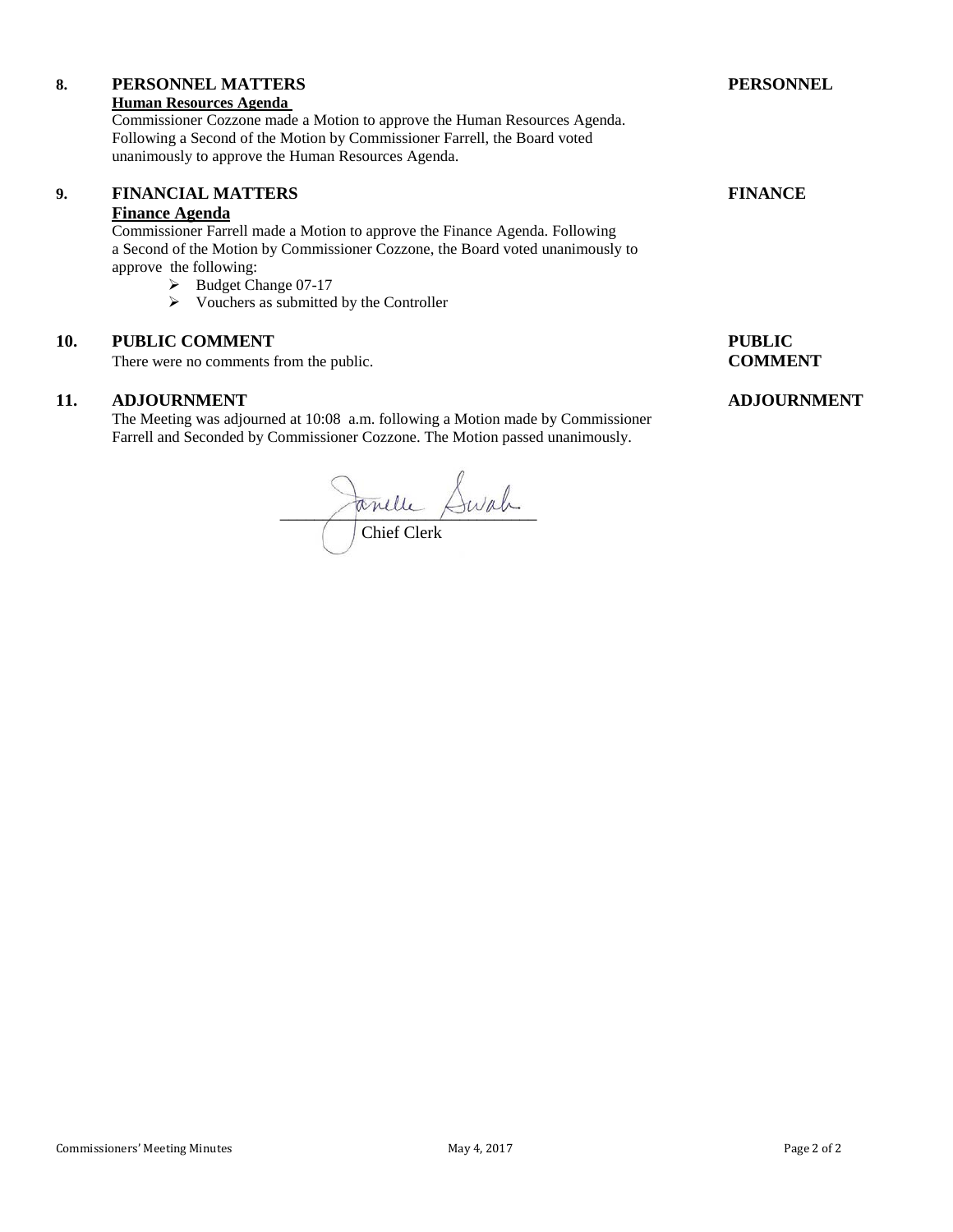## **THE COUNTY OF CHESTER COMMONWEALTH OF PENNSYLVANIA Resolution No.15-17**

## **RESOLUTION OF THE CHESTER COUNTY COMMISSIONERS AUTHORIZING THE REFUND OF CERTAIN COUNTY TAXES**

**WHEREAS**, located in Willistown Township, Chester County, Pennsylvania is a property designated as tax parcel 54-3-343.2 which is subject to County taxes; and

**WHEREAS**, Norbertine Fathers Inc. filed an exemption appeal with the Board of Assessment Appeals and was heard on October 13, 2016; and

**WHEREAS**, The Chester County Board of Assessment Appeals granted a partial tax exemption on the property effective for the 2017 tax year; and

**WHEREAS**, prior to the granting of partial tax exemption, the 2016 County tax bill was issued and paid on the property and Norbertine Fathers Inc. is requesting the partial exemption to be effective for the 2016 county taxes.

**WHEREAS**, the Great Valley School District has authorized the partial exemption for the 2016/2017 school year; and

**WHEREAS**, Willistown Township has also authorized the partial exemption for the 2016 tax year.

**NOW, THEREFORE, BE IT RESOLVED**, that in consideration of the foregoing, the County of Chester, at the request of Norbertine Fathers Inc., does hereby grant the partial exemption for the 2016 tax year, resulting in \$30,426.08 refund of 2016 County taxes paid by Norbertine Fathers Inc.

This Resolution adopted this \_\_\_\_day of \_\_\_\_\_\_\_\_\_\_\_\_\_, 2017 by the Board of County Commissioners.

## **COMMISSIONERS:**

\_\_\_\_\_\_\_\_\_\_\_\_\_\_\_\_\_\_\_\_\_\_\_\_\_\_\_\_\_\_\_ **Michelle Kichline**, Chairman

\_\_\_\_\_\_\_\_\_\_\_\_\_\_\_\_\_\_\_\_\_\_\_\_\_\_\_\_\_\_\_ **Kathi Cozzone**, Commissioner

\_\_\_\_\_\_\_\_\_\_\_\_\_\_\_\_\_\_\_\_\_\_\_\_\_\_\_\_\_\_\_ **Terence Farrell**, Commissioner

**ATTEST:**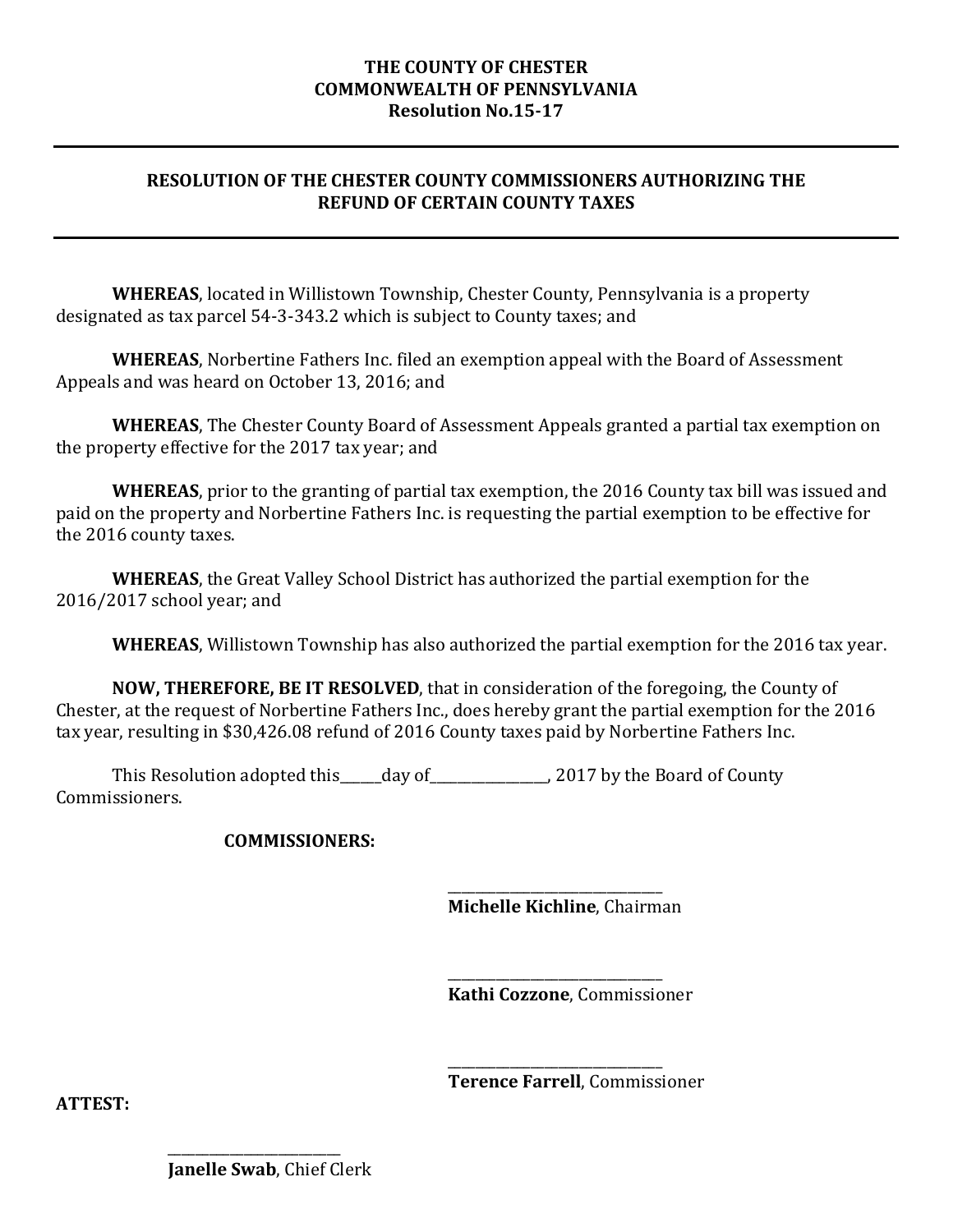| Managed by Dept of Procurement & General Services<br>Report ID: CC CMMSN<br>Set-ID: CCGOV |             | <b>County of Chester</b><br><b>COMMISSIONERS' CONTRACT AGENDA</b><br>DATE: 15-May-2017 | Page 1 of 4<br>Run Date: 05/11/2017<br>Run Time: 2:28:22PM |                                                                                                                                                                                                                                                                                                 |
|-------------------------------------------------------------------------------------------|-------------|----------------------------------------------------------------------------------------|------------------------------------------------------------|-------------------------------------------------------------------------------------------------------------------------------------------------------------------------------------------------------------------------------------------------------------------------------------------------|
| Location                                                                                  | <b>Type</b> | <b>Amount \$</b>                                                                       | <b>Term</b>                                                | <b>Description/Funding Percentage</b>                                                                                                                                                                                                                                                           |
| <b>Adult Probation &amp; Parole</b>                                                       |             |                                                                                        |                                                            |                                                                                                                                                                                                                                                                                                 |
| Vendor: PA Home of the Sparrow<br>Contract ID: 0017745                                    | Contract    | 45,788.64                                                                              | 05-01-2017<br>12-31-2017                                   | This contract provides Case Management and<br>Support Services for participants in the<br>Women's Re-Entry Assessment and<br>Programming Initiative Program (WRAP).<br>CO: 100%<br>ST: 0%<br>FED: 0%                                                                                            |
| Vendor: Capacity For Change, LLC<br>Contract ID: 0017746                                  | Contract    | 8,580.00                                                                               | 05-01-2017<br>06-30-2017                                   | This contract provides Consultation and<br>Support Services to develop updated mission<br>frameworks for Adult Probation, the Parole &<br>Pretrial Services Department and the Women's<br>Re-entry Assessment and Programming<br>Initiative Program (WRAP).<br>$CO: 0\%$<br>ST: 100%<br>FED: 0% |
| Vendor: Corrections Development, Inc.<br>Contract ID: 0017749                             | Contract    | 32,500.00                                                                              | 05-15-2017<br><b>UNTIL</b><br><b>COMPLETE</b>              | This contract provides for a new Offender Case<br>Management System for Adult Probation and<br>the Parole & Pretrial Services Department.<br>This contract is a result of the Request for<br>Proposal #1704-01.<br>$CO: 0\%$<br>ST: 100%<br>FED: 0%                                             |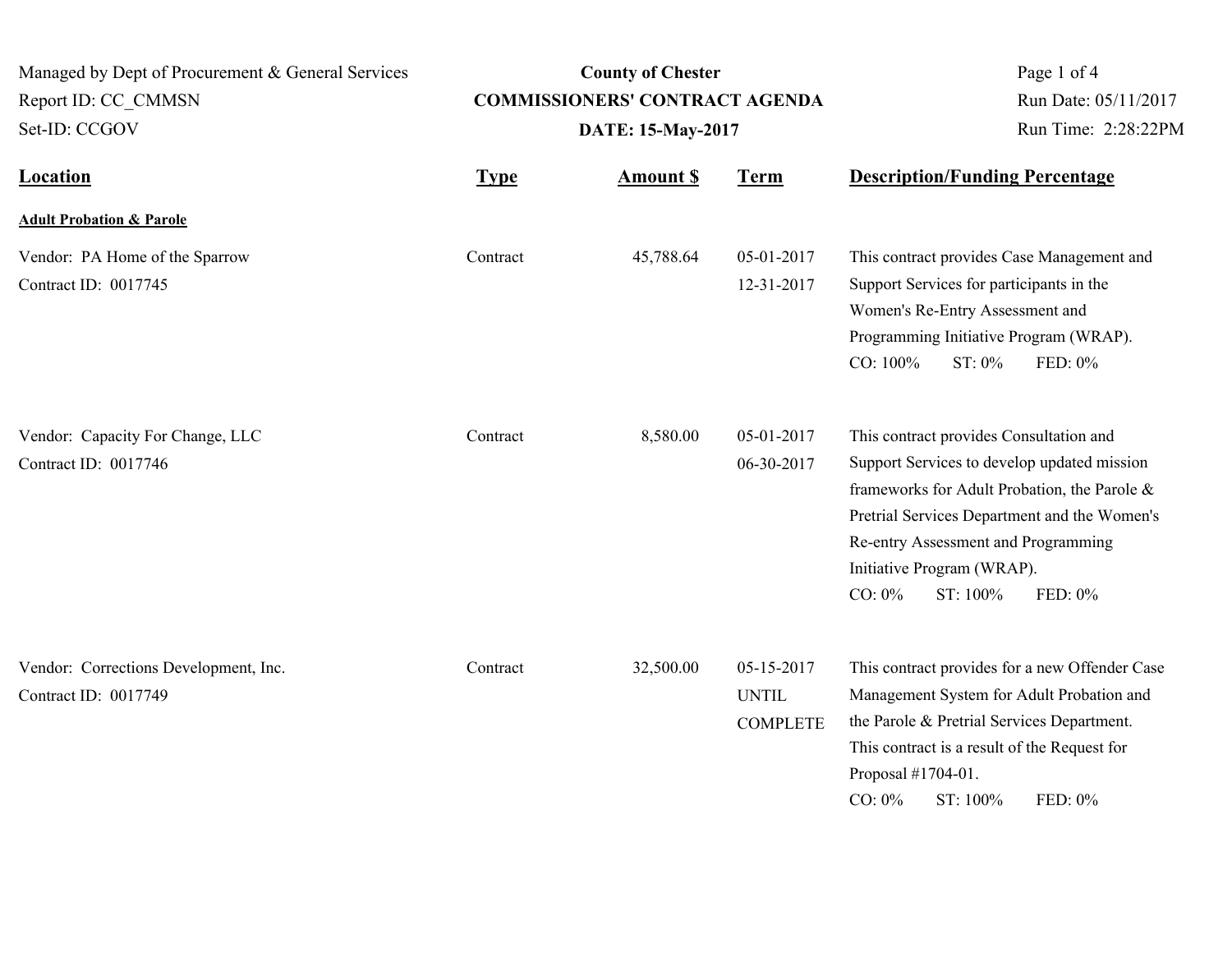**Location Type Type** *Amount \$* **Term Description/Funding Percentage County of Chester COMMISSIONERS' CONTRACT AGENDA** Managed by Dept of Procurement & General Services Set-ID: CCGOV Report ID: CC\_CMMSN Page 2 of 4 **Amount \$ DATE: 15-May-2017** Run Date: 05/11/2017 Run Time: 2:28:22PM **Community Development** Vendor: Stone Garage, The Contract 24,800.00 05-01-2017 Contract ID: 0017740 09-30-2017 This contract provides funding for academic and workforce development training for Temporary Assistance for Needy Families (TANF) eligible youth for the 2017 Summer Youth Program. The cost associated with this contract is funded by the Department of Labor. This supports Strategic Business Plan Youth Development activity. CO: 0% ST: 0% FED: 100% Contract Vendor: Triskeles, Inc. 24,800.00 05-01-2017 Contract ID: 0017742 09-30-2017 This contract provides funding for academic and workforce development training for Temporary Assistance for Needy Families (TANF) eligible youth for the 2017 Summer Youth Program. The cost associated with this contract is funded by the Department of Labor. This supports Strategic Business Plan Youth Development activity. CO: 0% ST: 0% FED: 100% **Contract**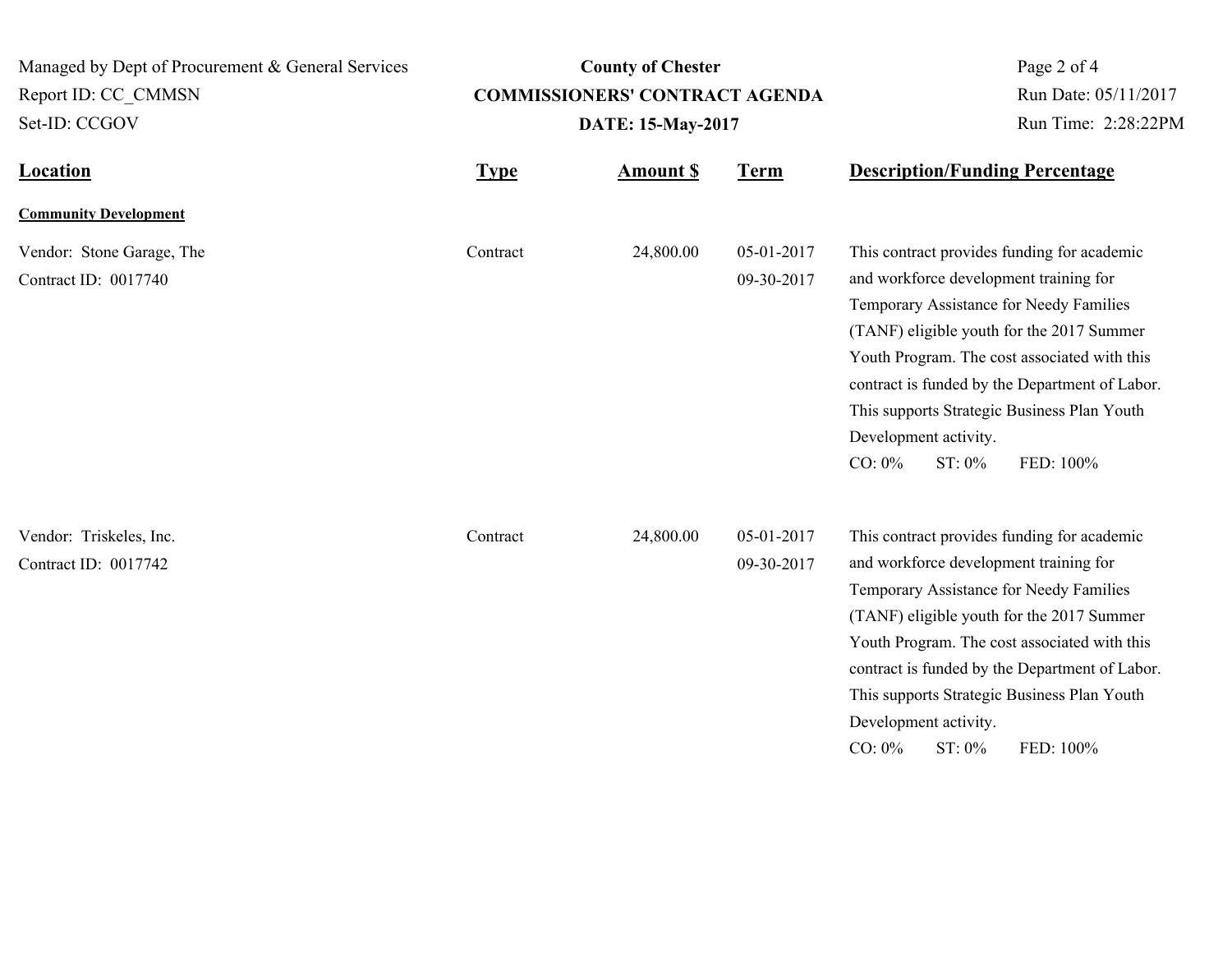| Managed by Dept of Procurement & General Services<br>Report ID: CC CMMSN<br>Set-ID: CCGOV |             | <b>County of Chester</b><br><b>COMMISSIONERS' CONTRACT AGENDA</b><br>DATE: 15-May-2017 | Page 3 of 4<br>Run Date: 05/11/2017<br>Run Time: 2:28:22PM |                                                                                                                                                                                                                                                                                                                                                                                                                                                                                                                                                                                                                            |
|-------------------------------------------------------------------------------------------|-------------|----------------------------------------------------------------------------------------|------------------------------------------------------------|----------------------------------------------------------------------------------------------------------------------------------------------------------------------------------------------------------------------------------------------------------------------------------------------------------------------------------------------------------------------------------------------------------------------------------------------------------------------------------------------------------------------------------------------------------------------------------------------------------------------------|
| <b>Location</b>                                                                           | <b>Type</b> | <b>Amount \$</b>                                                                       | <b>Term</b>                                                | <b>Description/Funding Percentage</b>                                                                                                                                                                                                                                                                                                                                                                                                                                                                                                                                                                                      |
| <b>DCIS</b>                                                                               |             |                                                                                        |                                                            |                                                                                                                                                                                                                                                                                                                                                                                                                                                                                                                                                                                                                            |
| Vendor: Core BTS, Inc.<br>Contract ID: 0017744                                            | Contract    | 30,520.00                                                                              | 05-15-2017<br><b>COMPLETE</b>                              | This contract provides Professional Services<br>for the Video Switch Replacement Project.<br>This equipment will provide for a majority of<br>teleconferencing capability across the County.<br>This contract is a result of the Request for<br>Quotation #RPD17-01.<br>CO: 100%<br>ST: 0%<br>FED: 0%                                                                                                                                                                                                                                                                                                                      |
| <b>Emergency Services</b>                                                                 |             |                                                                                        |                                                            |                                                                                                                                                                                                                                                                                                                                                                                                                                                                                                                                                                                                                            |
| Vendor: Airbus DS Communications, Inc.<br>Contract ID: 0017748                            | Contract    | 5,200,000.00                                                                           | 05-05-2017<br>05-04-2022                                   | This contract provides for implementation of<br>Regional Internet Protocol Based Selective<br>Routers which are Next Generation 911<br>compatible and capable to selectively route 911<br>calls throughout the Southeast Region. This<br>five (5) year contract includes \$3.3M for<br>Infrastructure (up front funding via an<br>approved Pennsylvania Emergency<br>Management Agency (PEMA) Grant) and up<br>to sixty $(60)$ months of monthly recurring cost<br>billed to each participating County. The sixty<br>(60) month recurring cost for Chester County<br>is \$1.9 million.<br>$CO: 0\%$<br>ST: 100%<br>FED: 0% |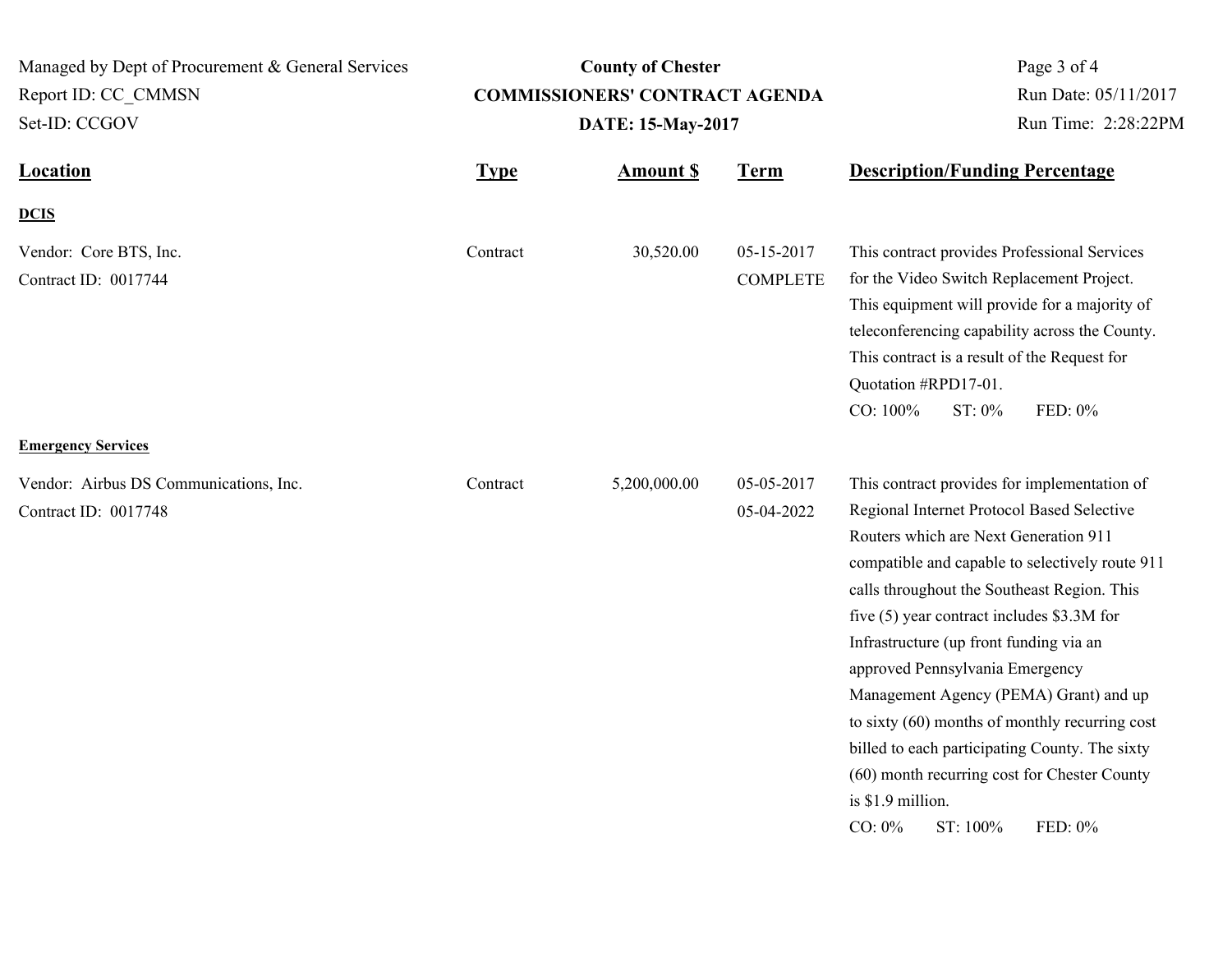| Managed by Dept of Procurement & General Services<br>Report ID: CC_CMMSN |             | <b>County of Chester</b><br><b>COMMISSIONERS' CONTRACT AGENDA</b> | Page 4 of 4<br>Run Date: 05/11/2017           |                                                                                                                                                                                                                                                                   |
|--------------------------------------------------------------------------|-------------|-------------------------------------------------------------------|-----------------------------------------------|-------------------------------------------------------------------------------------------------------------------------------------------------------------------------------------------------------------------------------------------------------------------|
| Set-ID: CCGOV                                                            |             | <b>DATE: 15-May-2017</b>                                          | Run Time: 2:28:22PM                           |                                                                                                                                                                                                                                                                   |
| <b>Location</b>                                                          | <b>Type</b> | <u>Amount \$</u>                                                  | <b>Term</b>                                   | <b>Description/Funding Percentage</b>                                                                                                                                                                                                                             |
| <b>Facilities Management</b>                                             |             |                                                                   |                                               |                                                                                                                                                                                                                                                                   |
| Vendor: McCormick Taylor, Inc.<br>Contract ID: 0017738                   | Contract    | 197,949.83                                                        | 05-04-2017<br><b>UNTIL</b><br><b>COMPLETE</b> | This contract provides Consultant Services to<br>complete the Alternative Analysis Part I for the<br>rehabilitation of Bridge #196 located on<br>Bertolet School Road over French Creek in<br>East and West Vincent Townships.<br>CO: 20%<br>ST: 80%<br>FED: 0%   |
| <b>Human Resources</b>                                                   |             |                                                                   |                                               |                                                                                                                                                                                                                                                                   |
| Vendor: Delta-T Group, Inc.<br>Contract ID: 0017628                      | Amendment   | 0.00                                                              | $04 - 01 - 2017$<br>09-30-2017                | Amendment #1: This amendment for<br>Temporary Staffing adds Case Manager<br>positions to the rate schedule.<br>CO: 100%<br>ST: 0%<br>FED: 0%                                                                                                                      |
| <b>Youth Center</b>                                                      |             |                                                                   |                                               |                                                                                                                                                                                                                                                                   |
| Vendor: County of Berks<br>Contract ID: 0014394                          | Amendment   | 0.00                                                              | 07-01-2017<br>06-30-2018                      | Amendment #6: This amendment extends the<br>contract term for an additional one (1) year<br>period for the County of Berks Youth Center to<br>rent bed space at the Chester County Youth<br>Center. This is a revenue contract.<br>$CO: 0\%$<br>ST: 0%<br>FED: 0% |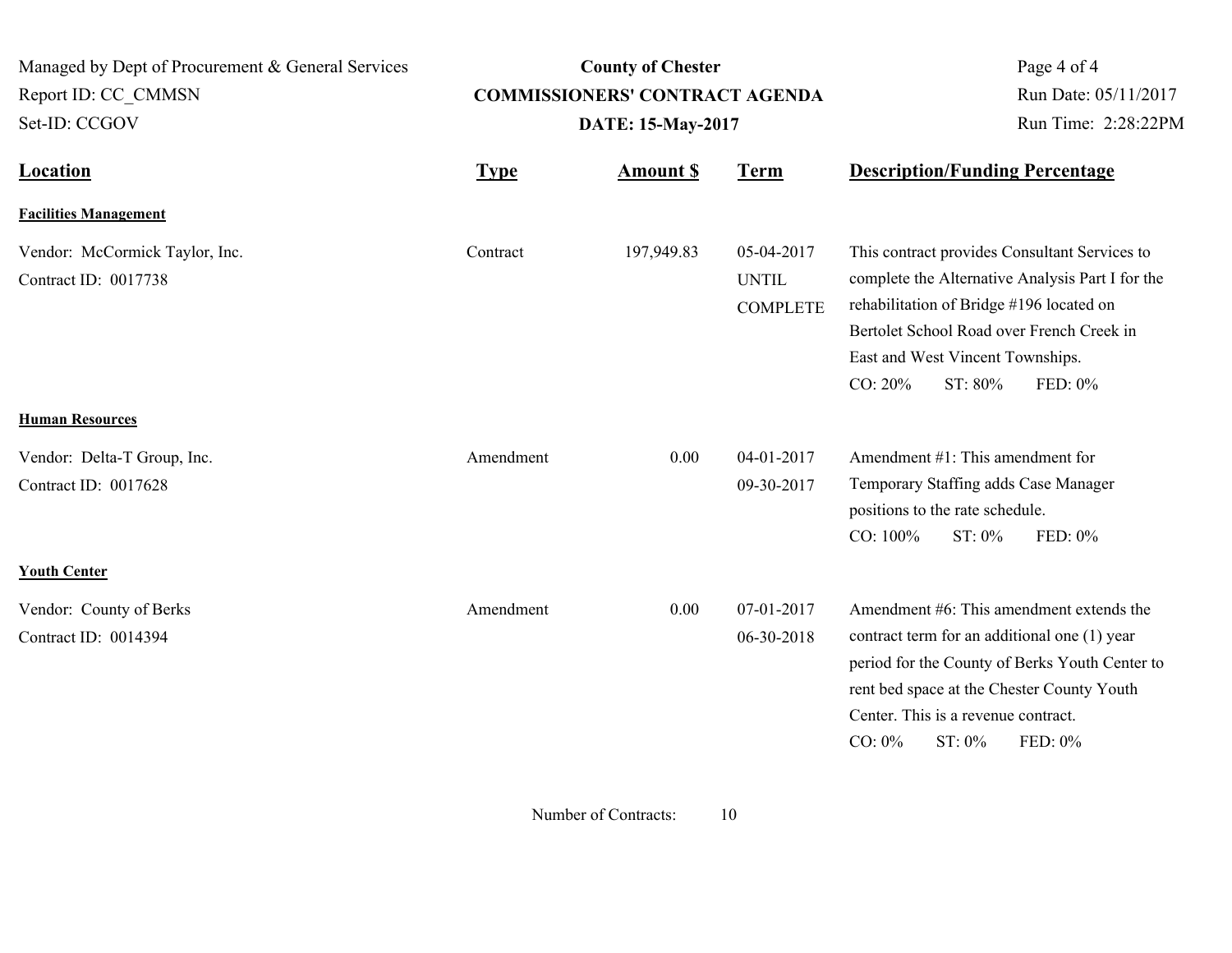## **AGENDA ITEMS - GRANTS May 15, 2017**

| <b>DEPARTMENT / FUND</b>                                                                                                                                | <b>AWARD</b>                 | <b>TERM</b> | <b>DESCRIPTION</b>                                                                                                                                                                   |
|---------------------------------------------------------------------------------------------------------------------------------------------------------|------------------------------|-------------|--------------------------------------------------------------------------------------------------------------------------------------------------------------------------------------|
| <b>Community Development</b>                                                                                                                            |                              |             |                                                                                                                                                                                      |
| PA Department of Labor & Industry<br>Amendment                                                                                                          | Change of Contract<br>Period |             | 07/01/2013 Workforce Development Grant Agreement<br>06/30/2018 No New Positions - No County Match                                                                                    |
| Planning                                                                                                                                                |                              |             |                                                                                                                                                                                      |
| PA Dept. of Conservation and Natural Resources -<br>Bureau of Recreation and Conservation<br>Contract/Award - New<br>001-085100-332238-98600556-0851017 | \$50,000                     |             | 01/01/2017 Chester Valley Trail - Western Section - Planning<br>12/31/2020 No New Positions<br>State Funding = $$50,000$<br>County In Kind = $$50,000$<br>Total Funding $= $100,000$ |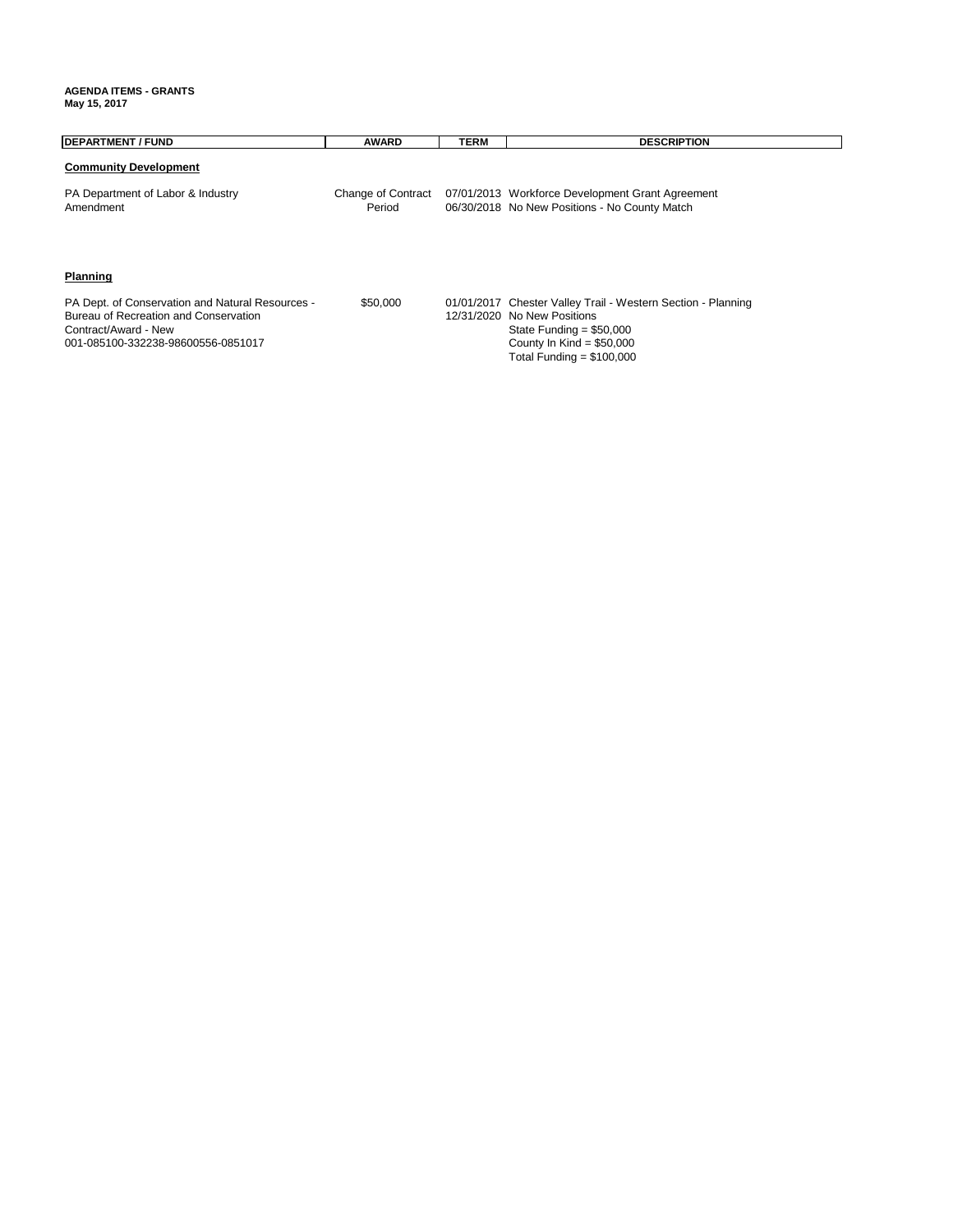May 15, 2017 Page 1

 COUNTY OF CHESTER Board of Commissioners Human Resources Agenda Meeting Date - 05/15/2017

\_\_\_\_\_\_\_\_\_\_\_\_\_\_\_\_\_\_\_\_\_\_\_\_\_\_\_\_\_\_\_\_\_\_\_\_\_\_\_\_\_\_\_\_\_\_\_\_\_\_\_\_\_\_\_\_\_\_\_\_\_\_\_\_\_\_\_\_\_\_\_\_\_\_\_\_\_\_\_\_

## Hires and Rehires

1. Employee : Anders,Adam A Department : 491100 - Dept of Community Development Job : 020720 - Fiscal Coordinator Salary Grade : E03 Compensation :  $\sharp$  42,133.00(A) Effective Date : 05/22/2017 2. Employee : Butler, Natasha Y Department : 451145 - Children, Youth and Families Job : 048563 - Casework Specialist Salary Grade : T06 Compensation :  $$38,177.10(A)$ Effective Date : 05/30/2017 3. Employee : Connolly, Megan T Department : 451141 - Mental Hlth/Intel & Dev Disabl Job : 048461 - ID Support Coordinator Salary Grade : T04 Compensation :  $$34,054.70(A)$ Effective Date : 05/22/2017 4. Employee : Davies,Jessica L Department : 465100 - Pocopson Food & Dietary Job : 041670 - Dietary Aide Salary Grade : N01 Compensation :  $$20,829.90 (A)$ Effective Date : 05/15/2017 5. Employee : Decker,Stephanie L Department : 135000 - Domestic Relations Job : 030890 - Dom Rel Hearing Officer Salary Grade : U05 Compensation :  $$39,539.00(A)$ Effective Date : 06/12/2017 6. Employee : Evans,Nakiesha A Department : 453205 - Chester County Youth Center Job : 806210 - Youth Center Officer Salary Grade :  $COMP$   $:$   $\sharp$   $16.00(H)$ Effective Date : 05/15/2017 7. Employee : Fields, Corey J<br>
Department : 453205 -Department : 453205 - Chester County Youth Center Job : 806210 - Youth Center Officer Salary Grade<br>Compensation  $\therefore$  \$ 16.00 (H) Effective Date : 05/15/2017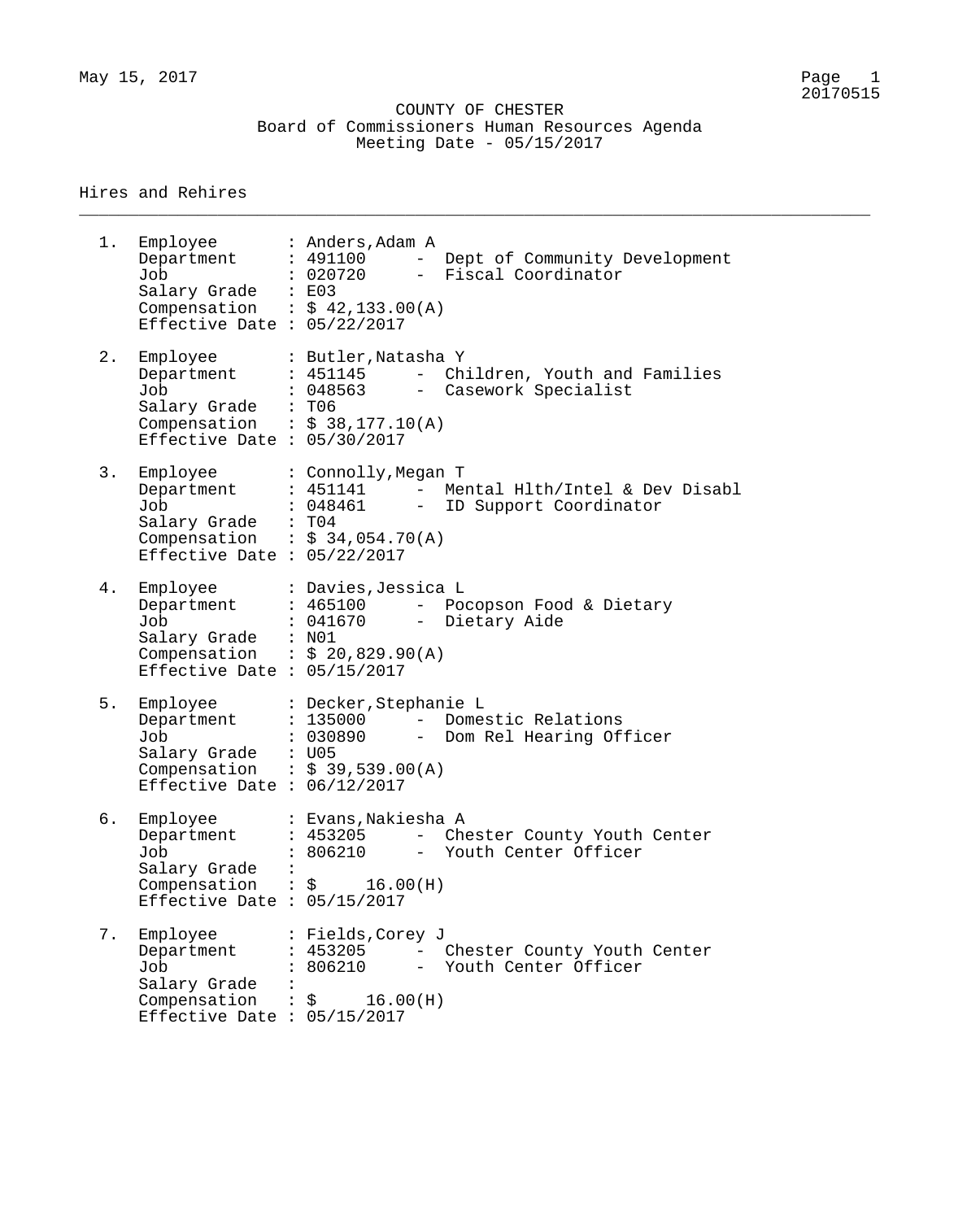May 15, 2017 Page 2

 COUNTY OF CHESTER Board of Commissioners Human Resources Agenda Meeting Date - 05/15/2017

\_\_\_\_\_\_\_\_\_\_\_\_\_\_\_\_\_\_\_\_\_\_\_\_\_\_\_\_\_\_\_\_\_\_\_\_\_\_\_\_\_\_\_\_\_\_\_\_\_\_\_\_\_\_\_\_\_\_\_\_\_\_\_\_\_\_\_\_\_\_\_\_\_\_\_\_\_\_\_\_

Hires and Rehires

8. Employee : Greenleaf,Sheena M Department : 210000 - Chester County Prison Job : 040870 - Account Clerk II Salary Grade : N03 Compensation :  $\frac{29}{493.10(A)}$ Effective Date : 05/22/2017 9. Employee : Harris,Ryan J Department : 478310 - EnvironmentalHealth Protection Job : 240222 - Mosquito-borneDiseaseCtrlTech Salary Grade :<br>Compensation :  $\therefore$  \$ 10.00 (H) Effective Date :  $05/22/2017$ <br>Comment : Temp end 9 : Temp end  $9/29/17$ 10. Employee : Hart,Patrel L Department : 451145 - Children, Youth and Families Job : 048560 - County Caseworker II Salary Grade : T04 Compensation :  $$34,054.80(A)$ Effective Date : 05/30/2017 11. Employee Hayes,Keith A Department : 451145 - Children, Youth and Families Job : 801068 - Temporary Administrator Salary Grade : Compensation :  $\zeta$  52.50 (H) Effective Date : 05/15/2017<br>Comment : Temp end 9  $:$  Temp end  $9/1/17$ 12. Employee : Johnson,Antoinette L Department : 461212 - Pocopson Casual P/T Pool Job : 351650 - Resident Services Technician Salary Grade : 91  $\frac{32(4)}{2}$  Compensation :  $\frac{3}{7}$  9.32(H) Effective Date : 05/15/2017 13. Employee : Judge, Christie M<br>Department : 451141 - Mer Department : 451141 - Mental Hlth/Intel & Dev Disabl Job : 048461 - ID Support Coordinator Salary Grade : T04  $\frac{5a \cdot 4}{2}$  compensation :  $\frac{5}{2}$  34,054.80(A) Effective Date : 05/22/2017 14. Employee : Kelly,Siobahn M Department : 478210 - Nursing Job : 030651 - Nutritionist Salary Grade : N05 Compensation :  $$33,953.92(A)$ Effective Date : 05/30/2017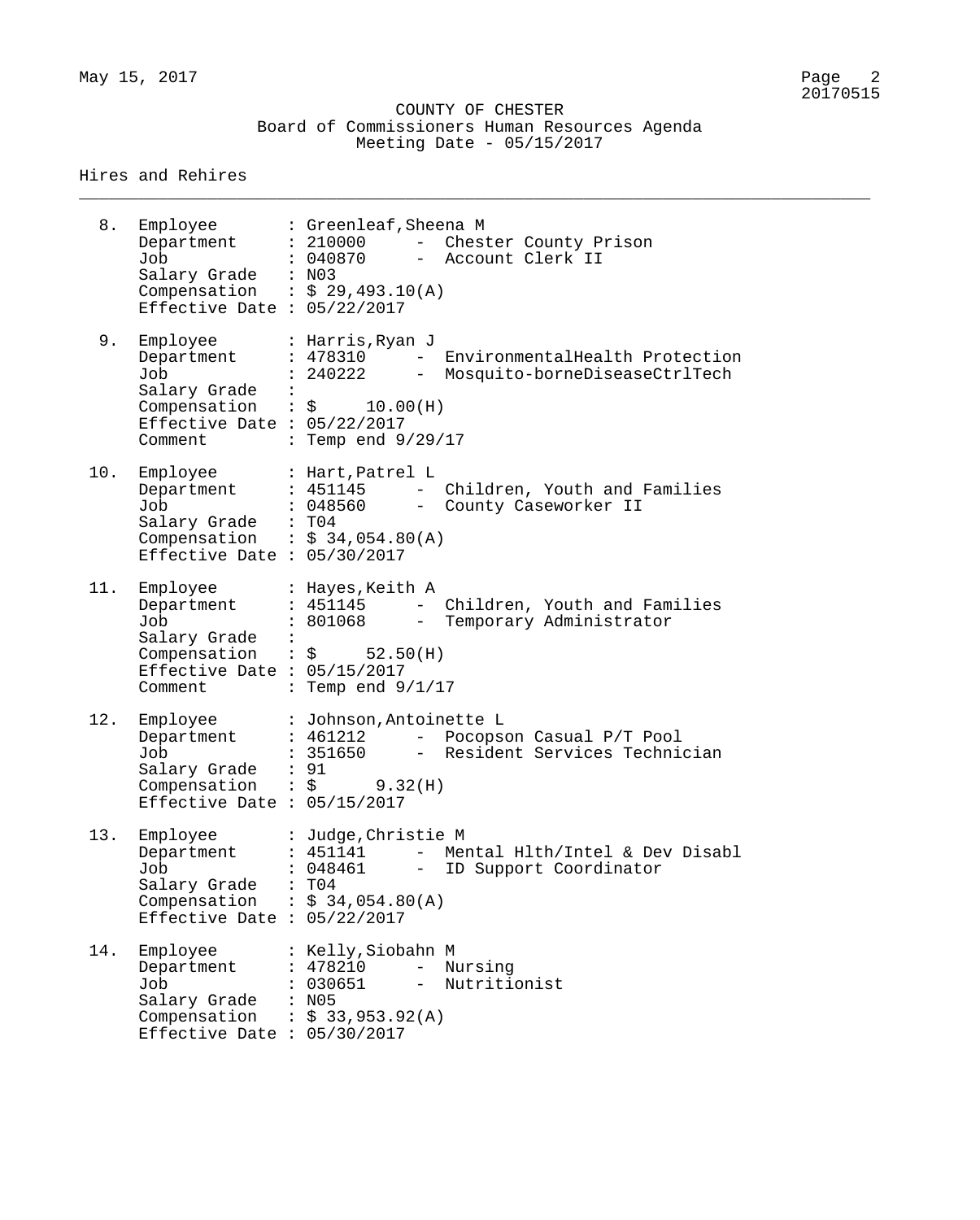## COUNTY OF CHESTER Board of Commissioners Human Resources Agenda Meeting Date - 05/15/2017

\_\_\_\_\_\_\_\_\_\_\_\_\_\_\_\_\_\_\_\_\_\_\_\_\_\_\_\_\_\_\_\_\_\_\_\_\_\_\_\_\_\_\_\_\_\_\_\_\_\_\_\_\_\_\_\_\_\_\_\_\_\_\_\_\_\_\_\_\_\_\_\_\_\_\_\_\_\_\_\_

## Hires and Rehires

| 15. | Job<br>Salary Grade : N03<br>Effective Date : $07/10/2017$                                     | Employee : Ketrick, Allysa N<br>Department : 135000 - Domestic Relations<br>: 040780<br>- SSS IV<br>Compensation : $$29,493.10(A)$               |
|-----|------------------------------------------------------------------------------------------------|--------------------------------------------------------------------------------------------------------------------------------------------------|
| 16. | Employee<br>Department : 461210<br>Job<br>Salary Grade : N27<br>Effective Date : $06/26/2017$  | : Mace, Rebecca R<br>- Pocopson Nursing Care<br>: 041646 - Resident Services Technician<br>Compensation : $$20,829.90(A)$                        |
| 17. | Employee<br>Department<br>Job<br>Salary Grade :<br>Effective Date : $05/22/2017$               | : Malik, Muhammad A<br>$: 589000$ - Libraries $P/T$<br>: 805010 - Library Page<br>Compensation : $\frac{1}{5}$ 8.50(H)                           |
| 18. | Employee<br>Job<br>Salary Grade : N01<br>Effective Date : $05/15/2017$                         | : Moss, Lorenzo F<br>Department : 465100 - Pocopson Food & Dietary<br>: 041670 - Dietary Aide<br>Compensation : $$20,829.90(A)$                  |
| 19. | Employee<br>Department<br>Job<br>Salary Grade : T04<br>Effective Date : $06/12/2017$           | : Naylor, Darjanae A<br>: 451145<br>- Children, Youth and Families<br>: 048560 - County Caseworker II<br>Compensation : $$34,054.80(A)$          |
| 20. | Employee<br>Department<br>Job<br>Salary Grade<br>Effective Date : $05/15/2017$                 | : Parker, Tearsha M<br>: 461212<br>- Pocopson Casual P/T Pool<br>351650<br>Resident Services Technician<br>: 91<br>Compensation : $\sin 9.32(H)$ |
| 21. | Employee<br>Department<br>Job<br>Salary Grade<br>Compensation<br>Effective Date : $05/15/2017$ | : Rapczynski,Joseph J<br>: 453205<br>- Chester County Youth Center<br>806210<br>- Youth Center Officer<br>$\colon$ \$<br>16.00(H)                |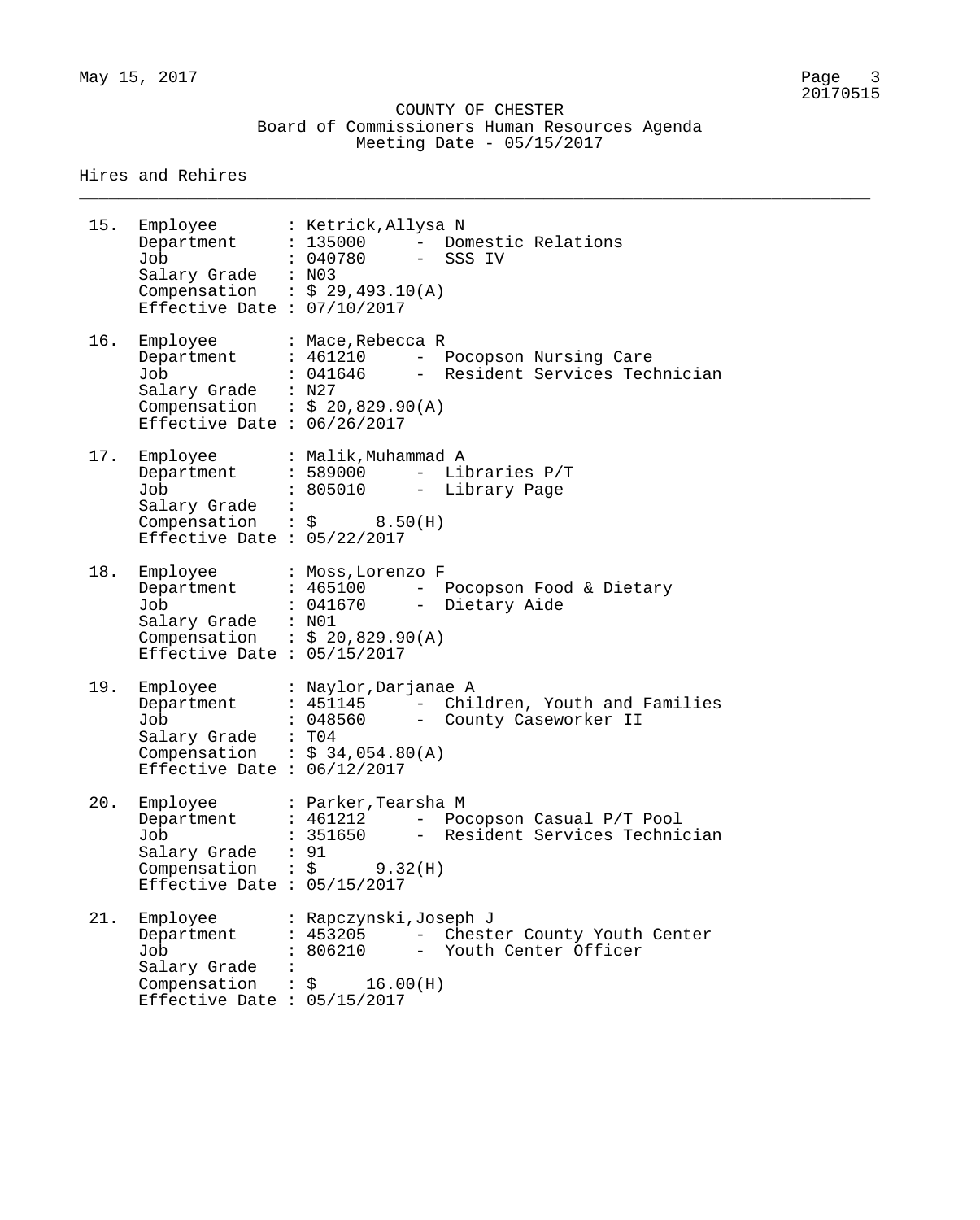## COUNTY OF CHESTER Board of Commissioners Human Resources Agenda Meeting Date - 05/15/2017

\_\_\_\_\_\_\_\_\_\_\_\_\_\_\_\_\_\_\_\_\_\_\_\_\_\_\_\_\_\_\_\_\_\_\_\_\_\_\_\_\_\_\_\_\_\_\_\_\_\_\_\_\_\_\_\_\_\_\_\_\_\_\_\_\_\_\_\_\_\_\_\_\_\_\_\_\_\_\_\_

## Hires and Rehires

| 22. | Employee<br>Department<br>Job<br>Salary Grade :                                                                                    |                | : Rodak, Katrina A<br>: 453205<br>: 806210                   | $\frac{1}{2}$ | Chester County Youth Center<br>- Youth Center Officer                        |
|-----|------------------------------------------------------------------------------------------------------------------------------------|----------------|--------------------------------------------------------------|---------------|------------------------------------------------------------------------------|
|     | Compensation : $\frac{1}{5}$ 16.00(H)<br>Effective Date : $05/15/2017$                                                             |                |                                                              |               |                                                                              |
| 23. | Employee<br>Department<br>Job<br>Salary Grade : T06<br>Compensation : $$38,177.10(A)$<br>Effective Date : $05/30/2017$             |                | : Rue, Chaniqua A<br>: 451145<br>: 048563                    |               | Children, Youth and Families<br>- Casework Specialist                        |
| 24. | Employee<br>Department<br>Job<br>Salary Grade : N03<br>Compensation : $$29,493.10(A)$<br>Effective Date : $05/22/2017$             |                | : Smith, Madison S<br>: 129100<br>: 040780                   |               | - County Detectives<br>- SSS IV                                              |
| 25. | Employee<br>Department<br>Job<br>Salary Grade : N03<br>Compensation : $$29,492.10(A)$<br>Effective Date : $05/30/2017$             |                | : Smith, Sydney<br>: 129000<br>: 040780                      |               | - District Attorney<br>- SSS IV                                              |
| 26. | Employee<br>Department<br>Job<br>Salary Grade<br>Compensation : $\frac{1}{5}$ 10.00(H)<br>Effective Date : $05/30/2017$<br>Comment | $\mathbb{R}^n$ | : Speck, Kethlyn E<br>: 478310<br>: Temp end $9/29/17$       |               | - EnvironmentalHealth Protection<br>: 240222 - Mosquito-borneDiseaseCtrlTech |
| 27. | Employee<br>Department<br>Job<br>Salary Grade : N08<br>Compensation : $$45,800.95(A)$<br>Effective Date : $05/15/2017$             |                | : Testerman, Alena C<br>: 461210<br>: 040262                 |               | Pocopson Nursing Care<br>LPN                                                 |
| 28. | Employee<br>Department<br>Job<br>Salary Grade<br>Compensation<br>Effective Date : $05/15/2017$                                     |                | : Thegeniste, Yvon<br>: 453205<br>: 806210<br>16.00(H)<br>\$ | $-$           | Chester County Youth Center<br>- Youth Center Officer                        |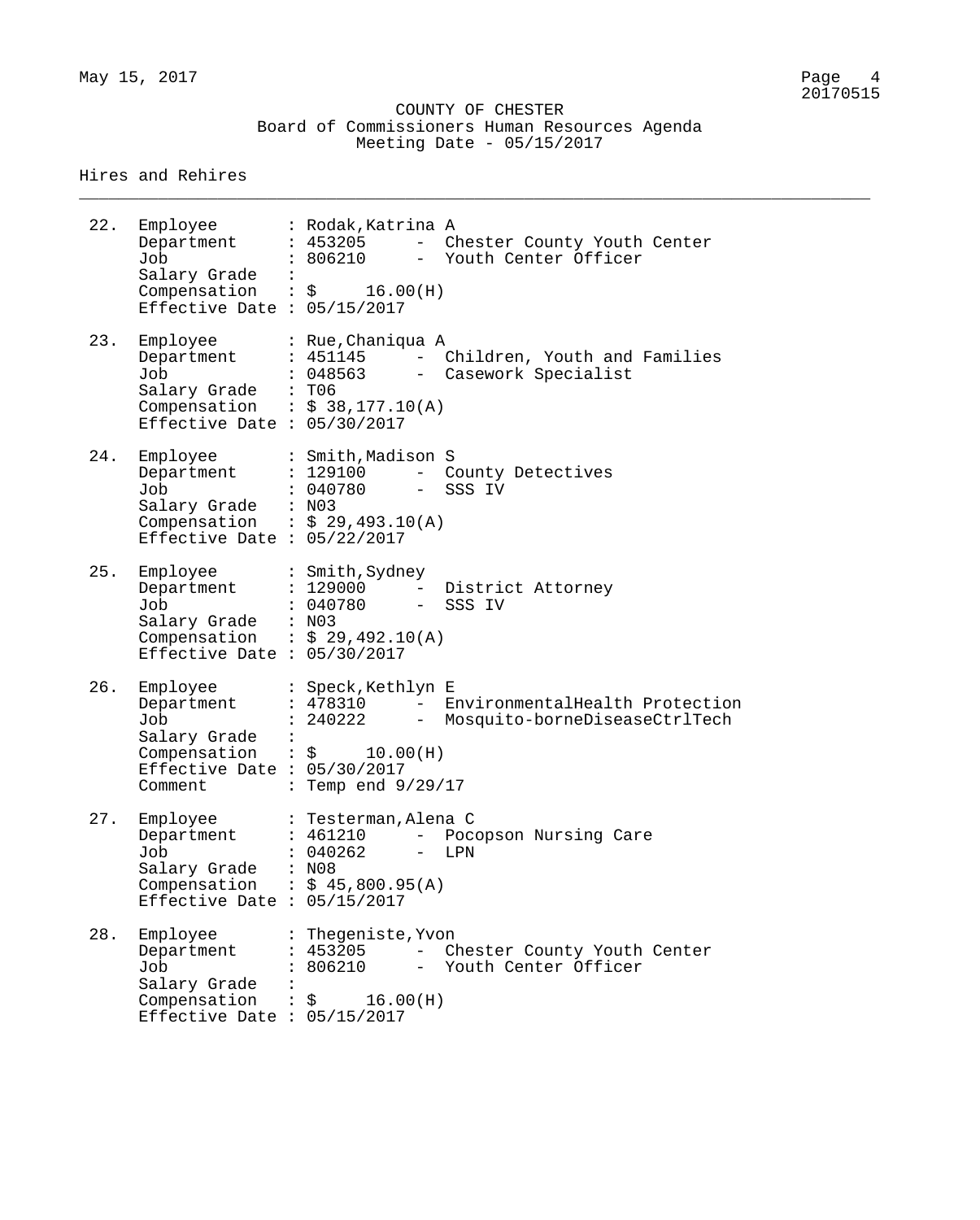\_\_\_\_\_\_\_\_\_\_\_\_\_\_\_\_\_\_\_\_\_\_\_\_\_\_\_\_\_\_\_\_\_\_\_\_\_\_\_\_\_\_\_\_\_\_\_\_\_\_\_\_\_\_\_\_\_\_\_\_\_\_\_\_\_\_\_\_\_\_\_\_\_\_\_\_\_\_\_\_

Hires and Rehires

| 29. | Job<br>Salary Grade<br>Compensation : $\frac{1}{5}$ 16.00(H)<br>Effective Date : $05/15/2017$             | Department : 453205 - Chester County Youth Center<br>: 806210 - Youth Center Officer                               |
|-----|-----------------------------------------------------------------------------------------------------------|--------------------------------------------------------------------------------------------------------------------|
| 30. | Employee<br>Job<br>Salary Grade : E05<br>Compensation : $$ 55,751.02(A)$<br>Effective Date : $05/10/2017$ | : Vorgang,Casey B<br>Department : 461210 - Pocopson Nursing Care<br>: 030671 - Registered Nurse                    |
| 31. | Employee<br>Job<br>Salary Grade : T04<br>Compensation : $$34,054.80(A)$<br>Effective Date : $05/22/2017$  | : Washington, Robin E<br>Department : 451141 - Mental Hlth/Intel & Dev Disabl<br>: 048461 - ID Support Coordinator |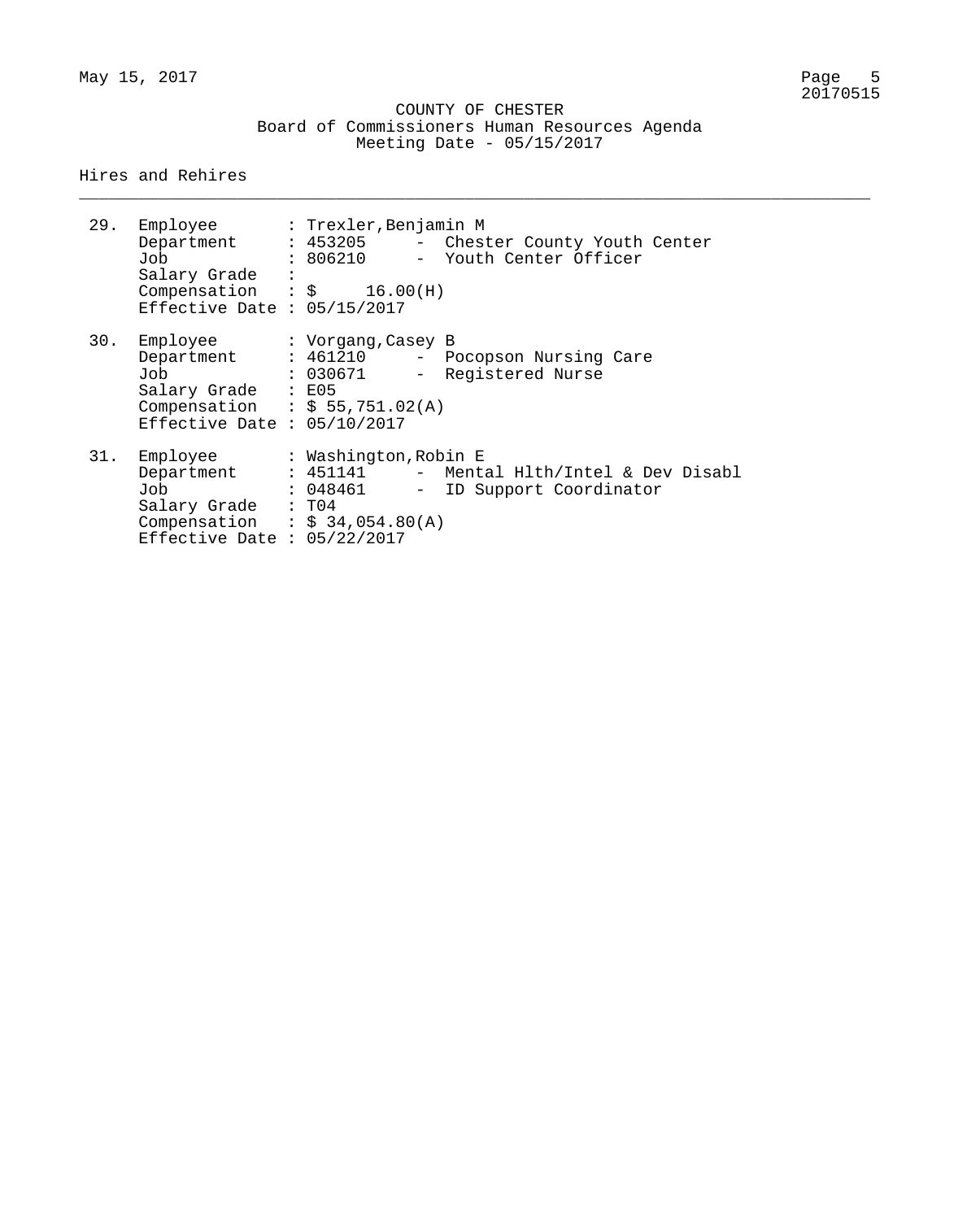## COUNTY OF CHESTER Board of Commissioners Human Resources Agenda Meeting Date - 05/15/2017

\_\_\_\_\_\_\_\_\_\_\_\_\_\_\_\_\_\_\_\_\_\_\_\_\_\_\_\_\_\_\_\_\_\_\_\_\_\_\_\_\_\_\_\_\_\_\_\_\_\_\_\_\_\_\_\_\_\_\_\_\_\_\_\_\_\_\_\_\_\_\_\_\_\_\_\_\_\_\_\_

## Transfers

| 32. | Employee                                                                                              | : Mattox-Baldini, Faith Ann Victorine                |                                             |                                                  |
|-----|-------------------------------------------------------------------------------------------------------|------------------------------------------------------|---------------------------------------------|--------------------------------------------------|
|     |                                                                                                       | Proposed                                             |                                             | Current                                          |
|     | Department<br>Job                                                                                     | : 129000<br>$-$ .<br>: 030423<br>Attorney I<br>$ \,$ | District Attorney                           | 129000<br>230463                                 |
|     | Salary Grade : L01<br>Compensation : $$46,860.32(A)$<br>Effective Date : $06/10/2017$                 |                                                      |                                             | \$<br>10.00(H)<br>02/06/2017                     |
| 33. | Employee                                                                                              | : Missanelli, Michael J                              |                                             |                                                  |
|     |                                                                                                       | Proposed                                             |                                             | Current                                          |
|     | Department<br>Job<br>Salary Grade<br>Compensation : $$ 27,423.76(A)$<br>Effective Date : $05/27/2017$ | : 589100<br>$ \,$<br>: 041319<br>$-$<br>: N02        | Chester County Library<br>Library Assist II | 589000<br>805100<br>\$<br>10.58(H)<br>04/01/2017 |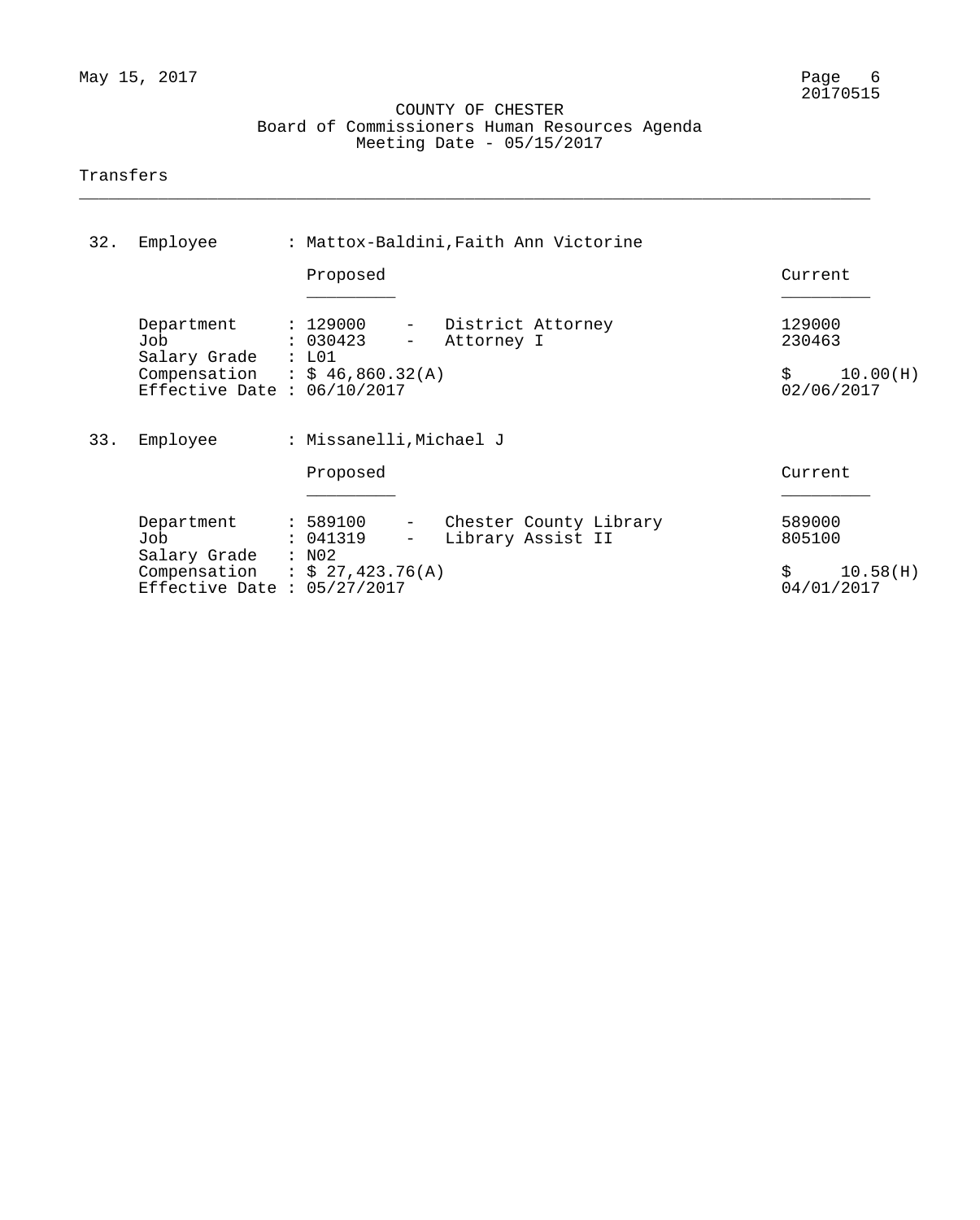## COUNTY OF CHESTER Board of Commissioners Human Resources Agenda Meeting Date - 05/15/2017

\_\_\_\_\_\_\_\_\_\_\_\_\_\_\_\_\_\_\_\_\_\_\_\_\_\_\_\_\_\_\_\_\_\_\_\_\_\_\_\_\_\_\_\_\_\_\_\_\_\_\_\_\_\_\_\_\_\_\_\_\_\_\_\_\_\_\_\_\_\_\_\_\_\_\_\_\_\_\_\_

## Promotions

| 34. | Employee                                                                                             | : Abraham, Melissa S                                                  |                                                            |                                                         |
|-----|------------------------------------------------------------------------------------------------------|-----------------------------------------------------------------------|------------------------------------------------------------|---------------------------------------------------------|
|     |                                                                                                      | Proposed                                                              |                                                            | Current                                                 |
|     | Department<br>Job<br>Salary Grade<br>Compensation : $$42,133.00(A)$<br>Effective Date : $05/27/2017$ | : 075100<br>$ -$<br>: 030306<br>$ -$<br>: E03                         | Facilities Management - Admin<br>Assistant Administrator I | 065000<br>040510<br>N04<br>\$33,638.31(A)<br>04/01/2017 |
| 35. | Employee                                                                                             | : Kerr, Krista                                                        |                                                            |                                                         |
|     |                                                                                                      | Proposed                                                              |                                                            | Current                                                 |
|     | Department<br>Job<br>Salary Grade<br>Compensation : $$31,000.00(A)$<br>Effective Date : $05/27/2017$ | : 126000<br>: 040780<br>$ \,$<br>: N03                                | - Clerk of Courts<br>SSS IV                                | 126000<br>041120<br>N02<br>\$28,455.04(A)<br>04/01/2017 |
| 36. | Employee                                                                                             | : Marsh, Heather M                                                    |                                                            |                                                         |
|     |                                                                                                      | Proposed                                                              |                                                            | Current                                                 |
|     | Department<br>Job<br>Salary Grade<br>Compensation<br>Effective Date : $06/10/2017$                   | : 135000<br>: 040510<br>$-$<br>: N04<br>$\frac{1}{5}$ \$ 32,419.66(A) | Domestic Relations<br>SSS V                                | 135000<br>040780<br>N03<br>\$30,377.89(A)<br>04/01/2017 |
|     | 37. Employee                                                                                         | : Perrone, Nora A                                                     |                                                            |                                                         |
|     |                                                                                                      | Proposed                                                              |                                                            | Current                                                 |
|     | Department<br>Job<br>Salary Grade<br>Compensation<br>Effective Date : $05/27/2017$                   | : 451144<br>030491<br>: E04<br>: \$50,688.22(A)                       | Drug and Alcohol<br>Fiscal Officer III                     | 451145<br>030510<br>E03<br>\$49,211.87(A)<br>04/01/2017 |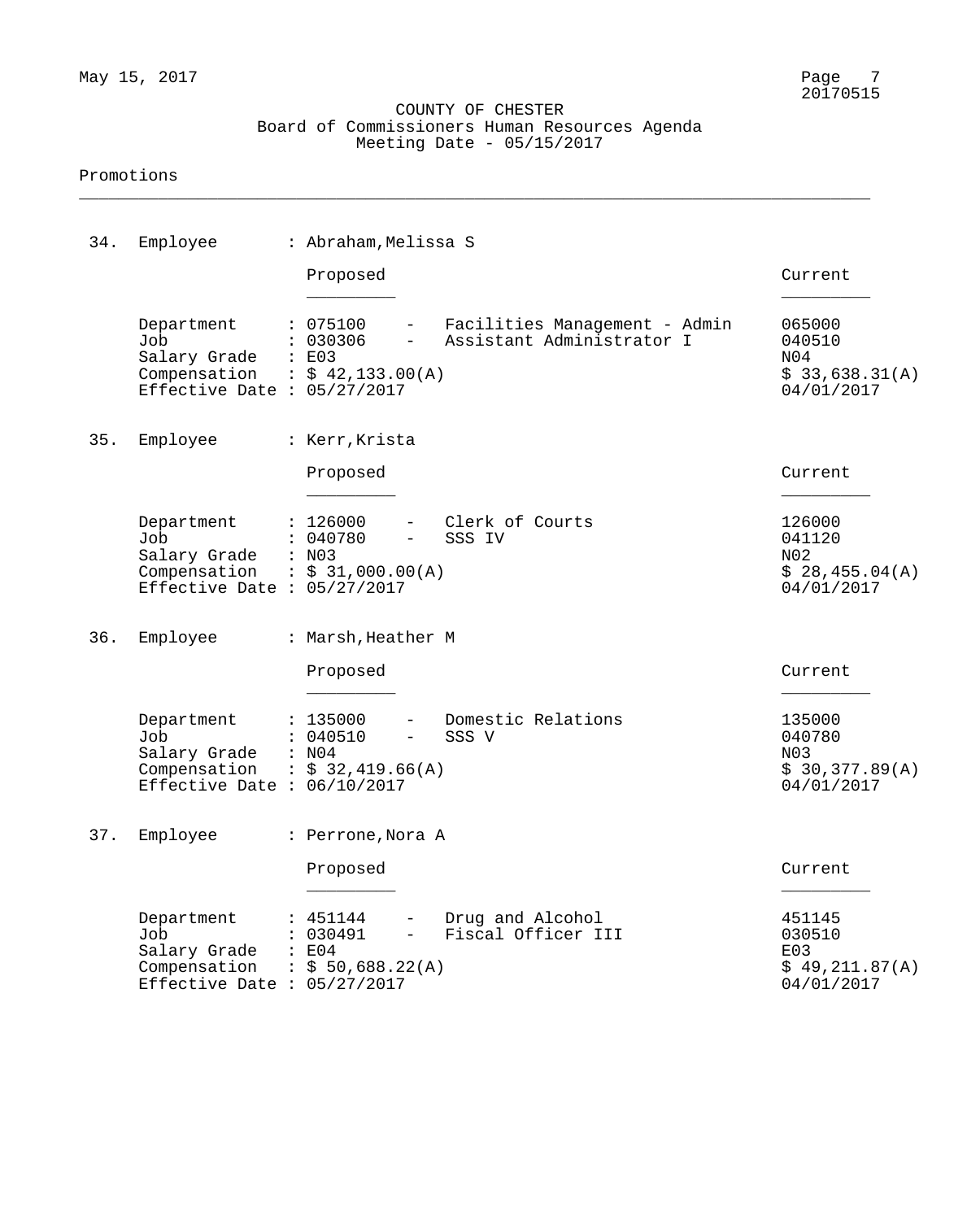## COUNTY OF CHESTER Board of Commissioners Human Resources Agenda Meeting Date - 05/15/2017

\_\_\_\_\_\_\_\_\_\_\_\_\_\_\_\_\_\_\_\_\_\_\_\_\_\_\_\_\_\_\_\_\_\_\_\_\_\_\_\_\_\_\_\_\_\_\_\_\_\_\_\_\_\_\_\_\_\_\_\_\_\_\_\_\_\_\_\_\_\_\_\_\_\_\_\_\_\_\_\_

End of Employment

|     | 38. Employee : Chernovskiy, Klayd<br>Effective Date : $05/13/2017$                                                                   |  | Department : 461210 - Pocopson Nursing Care<br>Job : 030671 - Registered Nurse                                                       |
|-----|--------------------------------------------------------------------------------------------------------------------------------------|--|--------------------------------------------------------------------------------------------------------------------------------------|
|     | Effective Date : $05/20/2017$                                                                                                        |  | 39. Employee : Eggerton, Mirissia M<br>Department : 085300 - Open Space Preservation<br>Job : 021047 - Land Preservation Coordinator |
|     | Effective Date : $05/22/2017$                                                                                                        |  | 40. Employee : McGuire, Nolan P<br>Department : 085100 - Planning<br>Job : 030731 - Technical Services Specialist                    |
|     | 41. Employee : Rafferty, John<br>Effective Date : $05/27/2017$                                                                       |  | Department : 129000 - District Attorney<br>Job : 030423 - Attorney I                                                                 |
| 42. | Employee : Rauch, Stephanie L<br>Department : 589000 - Libraries P/T<br>Job : 805010 - Library Page<br>Effective Date : $05/17/2017$ |  |                                                                                                                                      |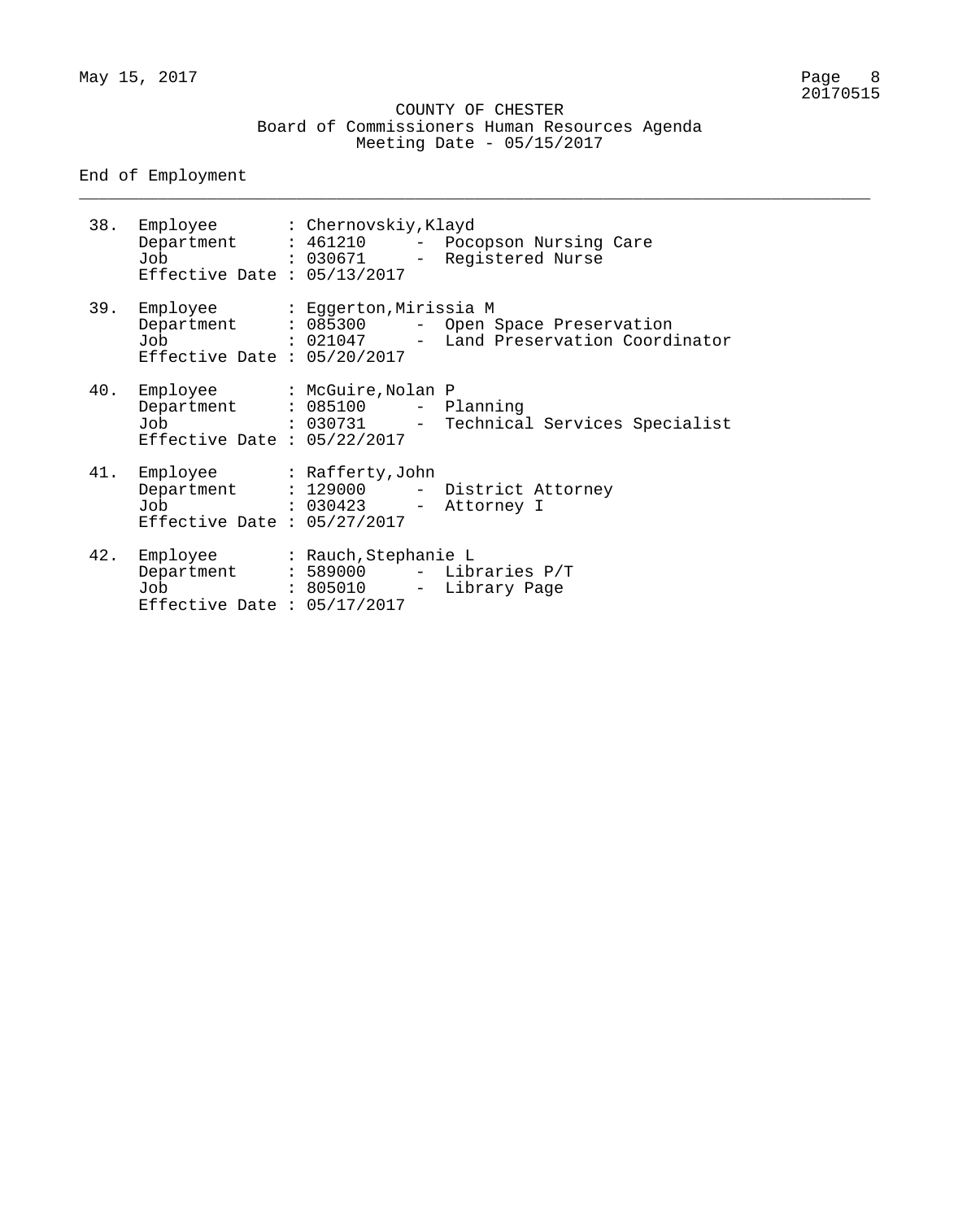## COUNTY OF CHESTER Board of Commissioners Human Resources Agenda Meeting Date - 05/15/2017

\_\_\_\_\_\_\_\_\_\_\_\_\_\_\_\_\_\_\_\_\_\_\_\_\_\_\_\_\_\_\_\_\_\_\_\_\_\_\_\_\_\_\_\_\_\_\_\_\_\_\_\_\_\_\_\_\_\_\_\_\_\_\_\_\_\_\_\_\_\_\_\_\_\_\_\_\_\_\_\_

## Retirements

| 43. Employee                  | : Healy,John G |                         |
|-------------------------------|----------------|-------------------------|
| Department                    | : 210000       | - Chester County Prison |
| Job                           | : 020490       | - Dir Inmate Svcs       |
| Effective Date : $07/08/2017$ |                |                         |